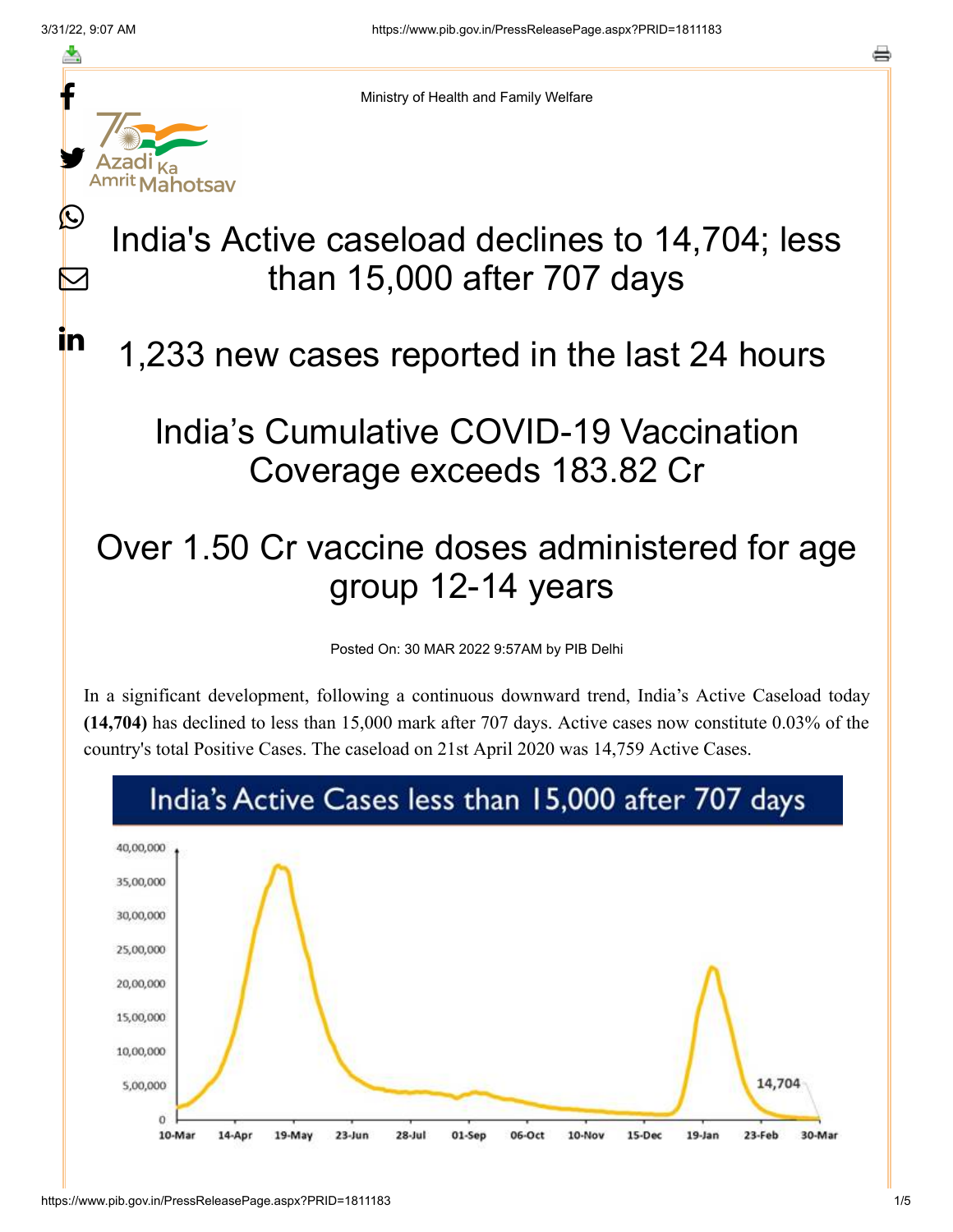**1,233 new cases** were reported in the last 24 hours following a steady declining trend.



Consequently, India's recovery rate stands at **98.75%. 1,876** patients have recovered in the last 24 hours and the cumulative tally of recovered patients (since beginning of the pandemic) is now at **4,24,87,410.**



**6,24,022 COVID-19** tests were conducted in the last 24 hours. India has so far conducted over **78.85 Cr (78,85,56,935)** cumulative tests.

There has been a sustained fall in the weekly and daily Positivity Rates too. **Weekly Positivity Rate in the country currently stands at 0.25% and the Daily Positivity rate is reported to be 0.20%.**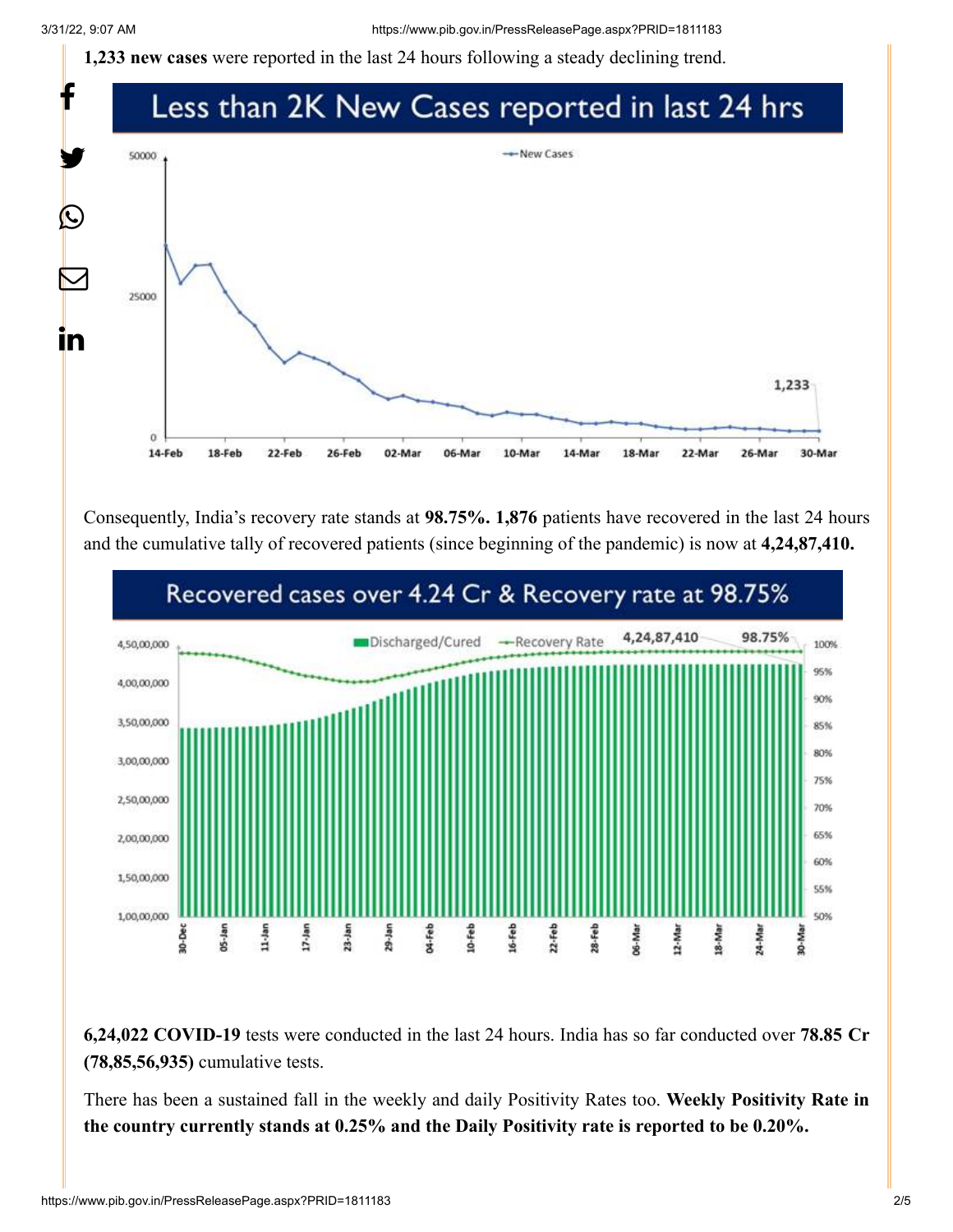

India's COVID-19 vaccination coverage has exceeded **183.82 Cr (1,83,82,41,743)** as per provisional reports till 7 am today. This has been achieved through 2,19,19,610 sessions.

COVID-19 vaccination for the age group 12-14 years was started on 16 March, 2022. So far, more than **1.50 Cr (1,50,55,291)** adolescents have been administered with the first dose of COVID-19 vaccine.

The break-up of the cumulative figure as per the provisional report till 7 am today is as follows:

| <b>Cumulative Vaccine Dose Coverage</b> |                        |          |  |
|-----------------------------------------|------------------------|----------|--|
| <b>HCWs</b>                             | 1st Dose               | 10403582 |  |
|                                         | 2nd Dose               | 9998306  |  |
|                                         | <b>Precaution Dose</b> | 4445103  |  |
| <b>FLWs</b>                             | 1st Dose               | 18413039 |  |
|                                         | 2nd Dose               | 17506270 |  |
|                                         | <b>Precaution Dose</b> | 6838374  |  |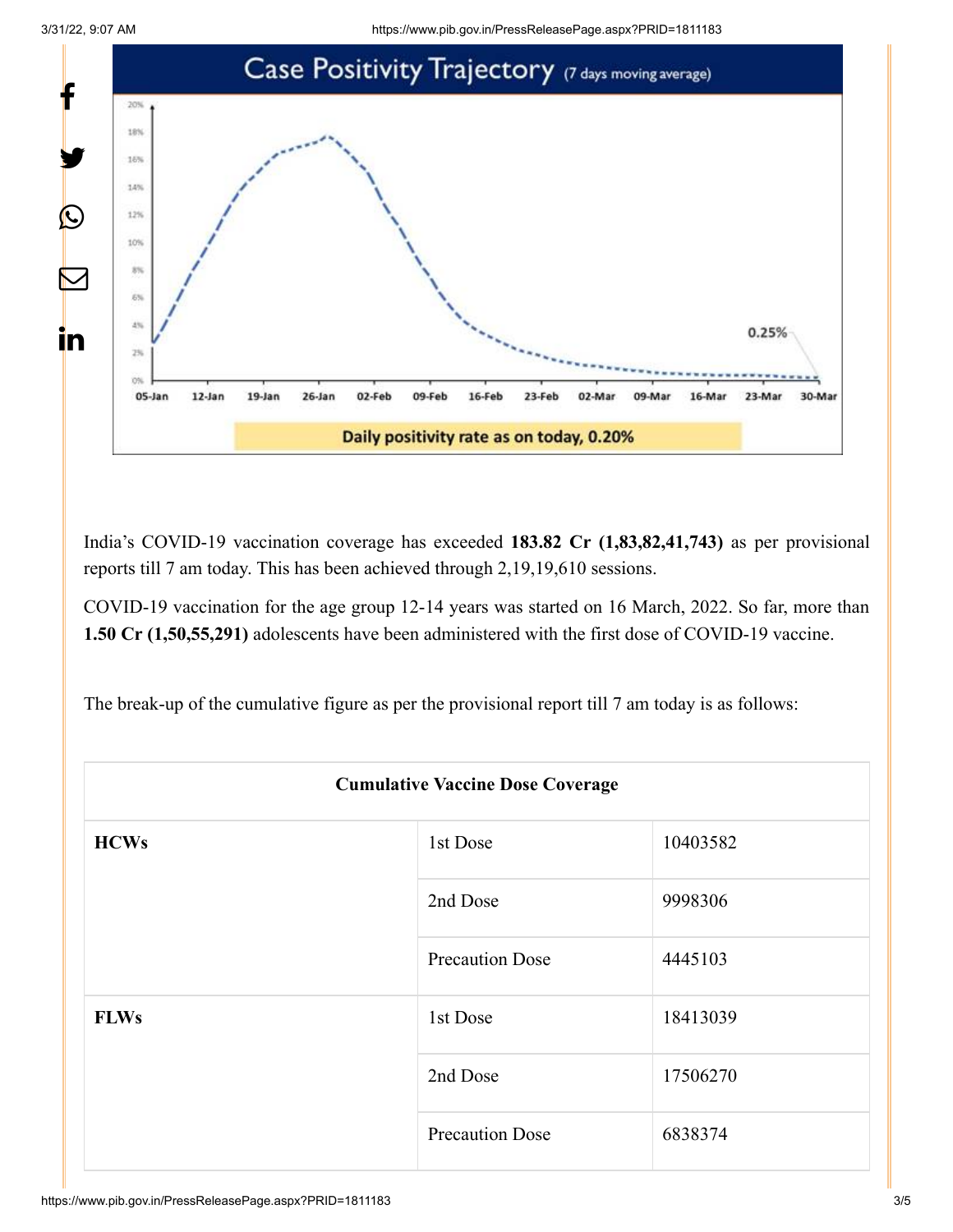| Age Group 12-14 years                    | 1st Dose               | 15055291       |
|------------------------------------------|------------------------|----------------|
| f<br>Age Group 15-18 years<br>$\bigcirc$ | 1st Dose               | 57027194       |
|                                          | 2nd Dose               | 37729295       |
| Age Group 18-44 years                    | 1st Dose               | 554469705      |
|                                          | 2nd Dose               | 464931719      |
| in<br>Age Group 45-59 years              | 1st Dose               | 202722920      |
|                                          | 2nd Dose               | 185097617      |
| Over 60 years                            | 1st Dose               | 126719220      |
|                                          | 2nd Dose               | 115296186      |
|                                          | <b>Precaution Dose</b> | 11587922       |
| <b>Precaution Dose</b>                   |                        | 2,28,71,399    |
| <b>Total</b>                             |                        | 1,83,82,41,743 |
|                                          |                        |                |

\*\*\*\*

MV/AL

HFW/COVID States data/30th March2022/3

(Release ID: 1811183) Visitor Counter : 553

Read this release in: [Telugu](https://pib.gov.in/PressReleasePage.aspx?PRID=1811326) , [Urdu](https://pib.gov.in/PressReleasePage.aspx?PRID=1811277) , [Hindi](https://pib.gov.in/PressReleasePage.aspx?PRID=1811210) , [Marathi ,](https://pib.gov.in/PressReleasePage.aspx?PRID=1811281) [Manipuri ,](https://pib.gov.in/PressReleasePage.aspx?PRID=1811253) [Bengali ,](https://pib.gov.in/PressReleasePage.aspx?PRID=1811636) [Gujarati](https://pib.gov.in/PressReleasePage.aspx?PRID=1811273) , [Tamil ,](https://pib.gov.in/PressReleasePage.aspx?PRID=1811233) [Malayalam](https://pib.gov.in/PressReleasePage.aspx?PRID=1811261)